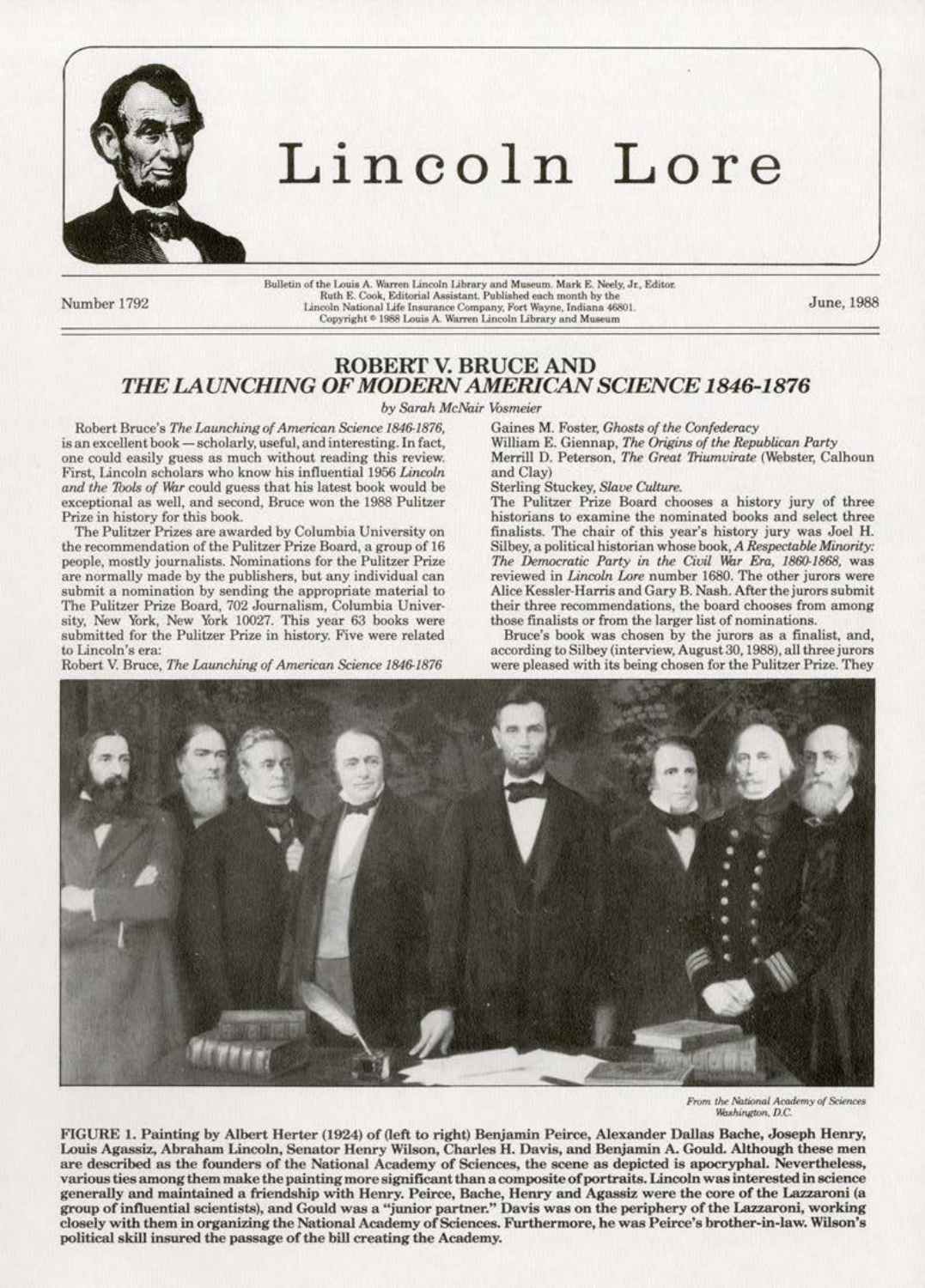were pleased both because they were impressed with Bruce's mastery of the material and because they were convinced by Bruce's argument (that modern American science was launched during the nineteenth century). Silbey listed three characteristics which were particularly important to him in his evaluation of the nominees: scholarship, solidity, and imagination.

Thus, a Pulitzer Prize-winning book should be "scholarly," aimed toward a more sophisticated audience, rather than "popular," or aimed toward the general public. Similarly, a winning book should have "solidity:" it should demonstrate thorough mastery of the subject. This is not to say that a winning book could not be controversial: although one might criticize a Pulitzer Prize-winning book for its interpretation, one should not be able to criticize the author for ignoring important evidence. Finally, a Pulitzer Prize-winning book should have "imagination." It should do more than simply recount a story; it should bring the story to life, and should make the importance of the story obvious. Clearly, The Launching of Modern American Science 1848-1876 demonstrates all these characteristics.

Bruce's book is solidly packed with information, and it is the sort of book that readers will probably use more than once. Most of us who know very little about the history of American science will first read the book for the "story," just to understand what happened. In this first reading, Bruce gives us a remarkably readable overview of the main figures and issues in nineteenth-century American science. This overview is useful and interesting in itself, but long after readers have absorbed the overview, they will return to Bruce's book as a reference source - for his statistics and for his thumbnail sketches of almost every significant American scientist of the period.

The overview is readable both because of the way Bruce has organized his material and because of his writing style and subtle sense of humor. An example of Bruce's skill in organization is the way he presents his geographical overview of science in the United States. Rather than simply listing the various geographical regions and their contributions. Bruce suggests that "the best way to survey American science at the dawn of its 'new era' is through the eyes of [Louis Agassiz,] the newcomer who would do so much to transform and lead it" (p. 29). Bruce follows the trips Agassiz took through the United States, describing the scientific activity he would have encountered at each stop. Thus Bruce's geographical survey reads like a narrative rather than a list.

Even when giving examples to prove a point, Bruce breaks up his lists with subtle puns or asides. His discussion of how scientific work was financed is a good illustration of this.

The day of the self-financed amateur was passing. In 1846, 15 per cent of the leading scientists ... were simon-pure amateurs . . . but by 1861 the proportion had fallen to 9 per cent and by 1876 to 4 per cent.... A successful businessman could spend both time and money on science and might even retire early to give it his full time.... But conscience, need, or cupidity held most such cultivators more strictly to their other duties. ... [For example,] The Reverend John Bachman got up at four in the morning to serve both God and mammalogy (p. 135).

Bruce also makes artful use of imagery, as in his explanation for studying the period between 1846 and 1876. He admits that "the roots and branches of so complex a story cannot be lopped off clean at those edges," (p. 3) but he explains that 1846 and 1876 were significant years because they included "crucial and symbolic events." The year 1846 marked the beginning of the Mexican War, "the last great surge of westward expansion," as well as Louis Agassiz's arrival in the United States and the founding of the Smithsonian Institution. The year 1876 marked the end of the Reconstruction and Civil War era, as well as the beginning of a new system of scientific education (represented by the founding of Johns Hopkins University), and the celebration of American technology represented by the Centennial Exhibition.

The first three sections of Bruce's book describe various aspects of American science between 1846 and the Civil War, including the relationships American scientists had with



From the Louis A. Warren<br>Lincoln Library and Museum

FIGURE 2. Louis Agassiz c. 1865. A prominent European naturalist, Agassiz arrived in the United States in 1846, opening a new period in American science.

European scientists, the American public, and each other.

American scientists often made pilgrimages to Europe for study and they generally admired European scientists. European scientists slighted the Americans, especially at first, but eventually Europeans began grudgingly to accept American science - especially after an American astronomer, Sears Walker, corrected a European's error in the location of the planet Neptune, and after an American botanist, Asa Gray, became an acknowledged ally and confidant of Charles Darwin.

In general, the American public was interested in science and technology - especially during the early part of Bruce's study. In fact, Bruce argues that the public was beginning to place their faith more in science than religion, pointing out that fewer than one third of all free adults in the United States were church members in 1850. At first there was little conflict between scientists and theologians. One prominent naturalist, James Dana, even suggested that science had more "believers" than any profession besides the clergy. However, once geologists began to examine the geological and fossil record, and to suggest that the world had been changing gradually over a long period of time, science began threatening traditional nineteenth-century conceptions of God.

The traditional imagery was of God physically creating life from dust, and of His acting directly through floods and other disasters to control life ever after. The older school of geologists, 'catastrophists," had described the history of the earth as a series of cataclysmic changes, and this fit well with traditional religious views. However, the new "uniformitarian" theory (which described the earth as having been gradually modified by a series of repetitive small changes) did not fit with the traditional image of a personal and interventionist God because it suggested that God might not be as intimately involved in His creations as had been previously supposed.

Since the public was beginning to put more faith in science than religion, and since the theologians themselves were attracted to reason and predictability, many of them reinterpreted the Bible to fit the new scientific theories, thereby using science to validate religion rather than holding religion above scientific squabbles.

Bruce uses Abraham Lincoln "that quintessential American layman," as an example of the way typical Americans valued science, even over traditional religion at times. (See also, Jean H. Baker's "'Not Much of Me': Abraham Lincoln as a Typical

 $\mathbf{2}$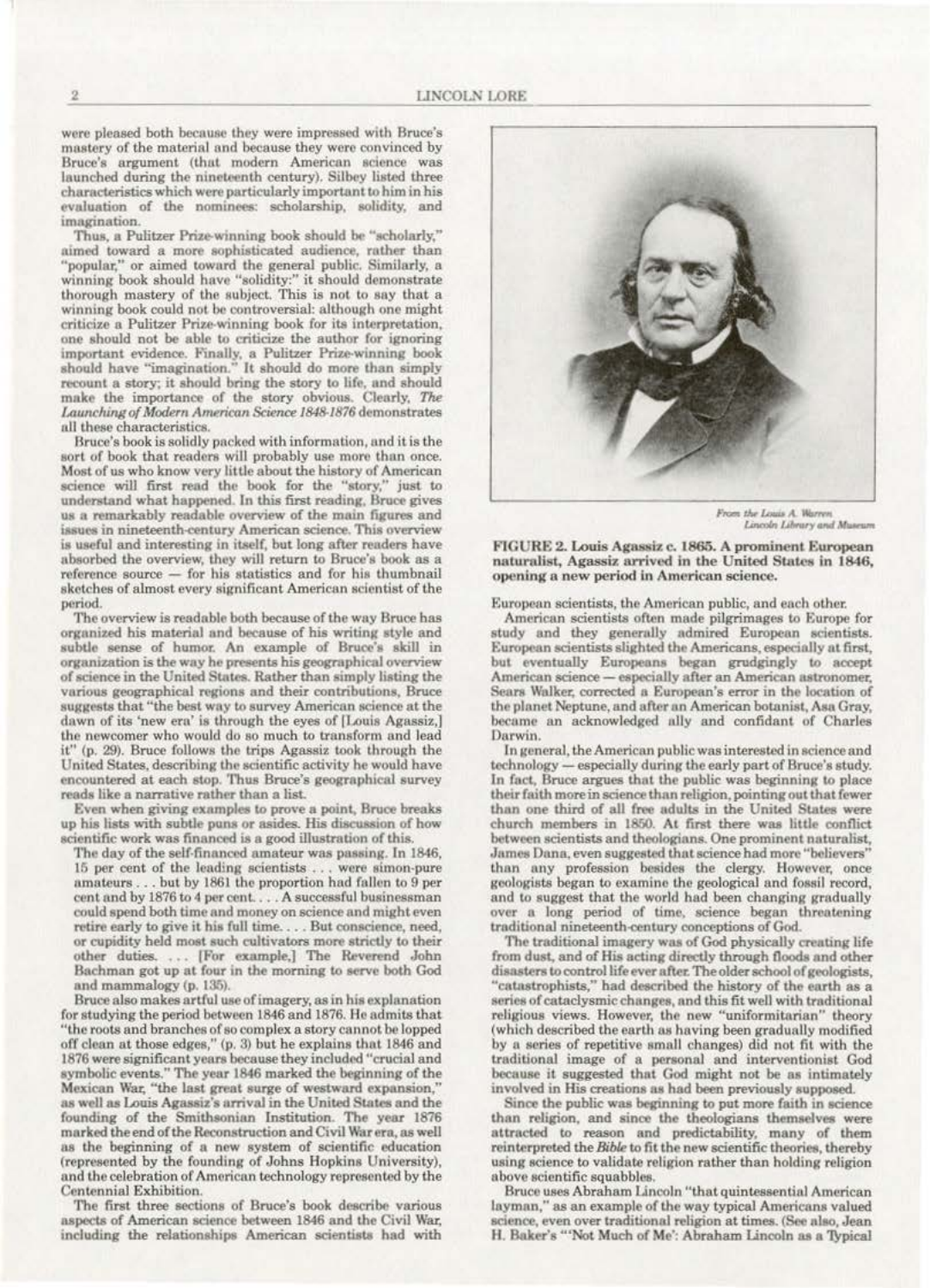American," The Eleventh Annual R. Gerald McMurtry Lecture, to be released later this year, for another treatment of Lincoln as a typical American.) For instance, Bruce records that Lincoln carefully read Vestiges of the Natural History of Creation (1844), and accepted its controversial theory of gradual development of species — despite this theory's threat<br>to traditional religious views. As it turned out, the book was based on sloppy research, and so the scientific community attacked it as vigorously as the religious community did. Thus, despite the threat, science and religion were in harmony again. Unfortunately for the traditionally religious, as Bruce explains,

the theologians, in their eager acceptance of scientific backing, had implicitly conceded jurisdiction. And in their warnings they had incautiously conceded further that a verdict for development would relegate God to the status of remote First Cause, or even displace him altogether. That day of scientific judgment was much nearer than the theologians could have imagined in the flush of their victory over Vestiges. (p. 124)

Later, Darwin's theories were more threatening because they were supported by the scientific community. Furthermore, the theologians could not reinterpret the Bible to fit Darwin's theories without drastically altering their theology. Perhaps the theologians' responses were even more frenzied because they had used science to justify their beliefs and Darwin

## THE EARTH.

58

server. At d is represented a tangent sercu, by which a slow motion is given to the telescope at  $c$ . At  $h$  and  $g$  are seen two spirit levels at right angles to each other, which show when the azimuth circle is truly horizontal. The instrument is supported on a tripod, for the sake of greater steadiness, each foot being furnished with a screw for levelling.

129. The sextant is one of the most useful instruments, both to the astronomer and the navigator, and will therefore merit particular attention. In figure 19, I and H are two small mirrors. and T a small telescope. ID represents a movable arm, or radius, which carries an index at D. The radius turns on a pivot at I, and the index moves on a graduated arc EF. I is called



the Index Glass and H the Horiton Glass. The under part only of the horizon glass is coated with quicksilver, the upper part being left transparent ; so that while one object is seen through the upper part by direct vision, another may be seen through the lower part by reflexion from the two mirrors. The instrument is so contrived, that when the index is moved up to F. where the zero point is placed, or the graduation begins, the two

> From the Louis A. Warren Lincoln Library and Museum

FIGURE 3. Denison Olmsted's An Introduction to Astronomy (1846). Another illustration of Lincoln's interest in science, a copy of this book with Lincoln's signature was offered for sale in 1926.

destroyed that justification.

The geologists were more disturbing than other scientists because of their willingness to advance unpopular theories to explain their discoveries. In fact, for the most part geologists were the only American scientists to advance any theories. There was so much of America to be explored and investigated that most American scientists were unwilling to take time to synthesize the facts they gathered, much less develop theories to explain what they had observed. They justified this behavior by professing Baconianism (the scientific method which deemphasizes hypothesizing unless a hypothesis can be substantiated by extensive data). In theory, American scientists "looked a jump or two ahead to generalizations, but in practice bagged the nearest visible fact, counted it a goal achieved, then went on to bag the next" (p. 71).

Although American scientists in various fields shared many similarities, there was variation in the scientific experience. Bruce makes this particularly evident in the chapters "Becoming a Scientist" and "Being a Scientist," which are the result of painstakingly thorough research. With the help of his research assistant, John B. Cusack, Bruce analyzed 1,078 articles from the Dictionary of American Biography on scientists whose working years included any part of the period the book covers. These articles were analyzed for numerous variables, including the scientists' education, parents' occupations, and their areas of specialization. For each variable he analyzes, Bruce reports much more than the bare statistics. In fact his use of colorful and appropriate quotations reflects as much work as his statistics do.

For instance, in describing how American scientists were tending toward specialization. Bruce discussed the relevant statistics, and then uses one botanist's career as an illustration of the trend.

William Sullivant, for example, began shedding divisions of his field after 1840 - first grasses and sedges, then lichens and fungi, then all flowering and seed-bearing plants, and so on until by 1860, no longer a rolling stone, he confined himself to gathering mosses (p. 94).

After exploring the variations among American scientists, Bruce turns to the leaders in organizing American science, the Lazzaroni. (Lazzaroni was a "playfully self-mocking" name the group gave themselves; originally it had referred to a group of Neapolitan beggars, and more recently it had been connected with a Genoese secret society in New York City.) The Lazzaroni were a loosely organized group with a changing membership, the core of which was Alexander Dallas Bache, Joseph Henry, Benjamin Peirce, and Louis Agassiz (see Figure 1). Bache was the head of the United States Coast Survey, a long-term project that studied both land and sea and was "made to cover almost the whole range of physical science, from the structure of the microscopic dwellers in the bed of the ocean, up to the. determination of positions of fundamental stars" (p. 174). Henry was the head of the Smithsonian for the first 32 years of its existence. Peirce was the preeminent American mathematical astronomer, and he worked with Bache on the Coast Survey, becoming superintendent upon Bache's death in 1867. Agassiz contributed to American science as a catalyst for the scientific awakening of the 1840s, and as a fund-raiser and popular lecturer. Bruce explains that the Lazzaroni were significant because

Articulate, energetic, and strategically placed, they focused and projected the needs and aspirations of American scientists like a lens. . . . They did not dominate their sphere as fully as the Founding Fathers in politics or the business tycoons of their own day. Yet they were akin to them in purpose: the organizing of a new era (p. 217).

The Lazzaroni, and other scientists, came into conflict with the general public over the issue of democracy. American science was democratic, in that scientific success could not be easily passed from one generation to the other, and in that what little support science received in the United States came from the general public or from the government. In comparison, European science was supported by the aristocracy. Nevertheless, many people perceived scientific institutions like the American Association for the Advancement of Science (AAAS) to be elitist. Certainly, the Lazzaroni did not advocate pure